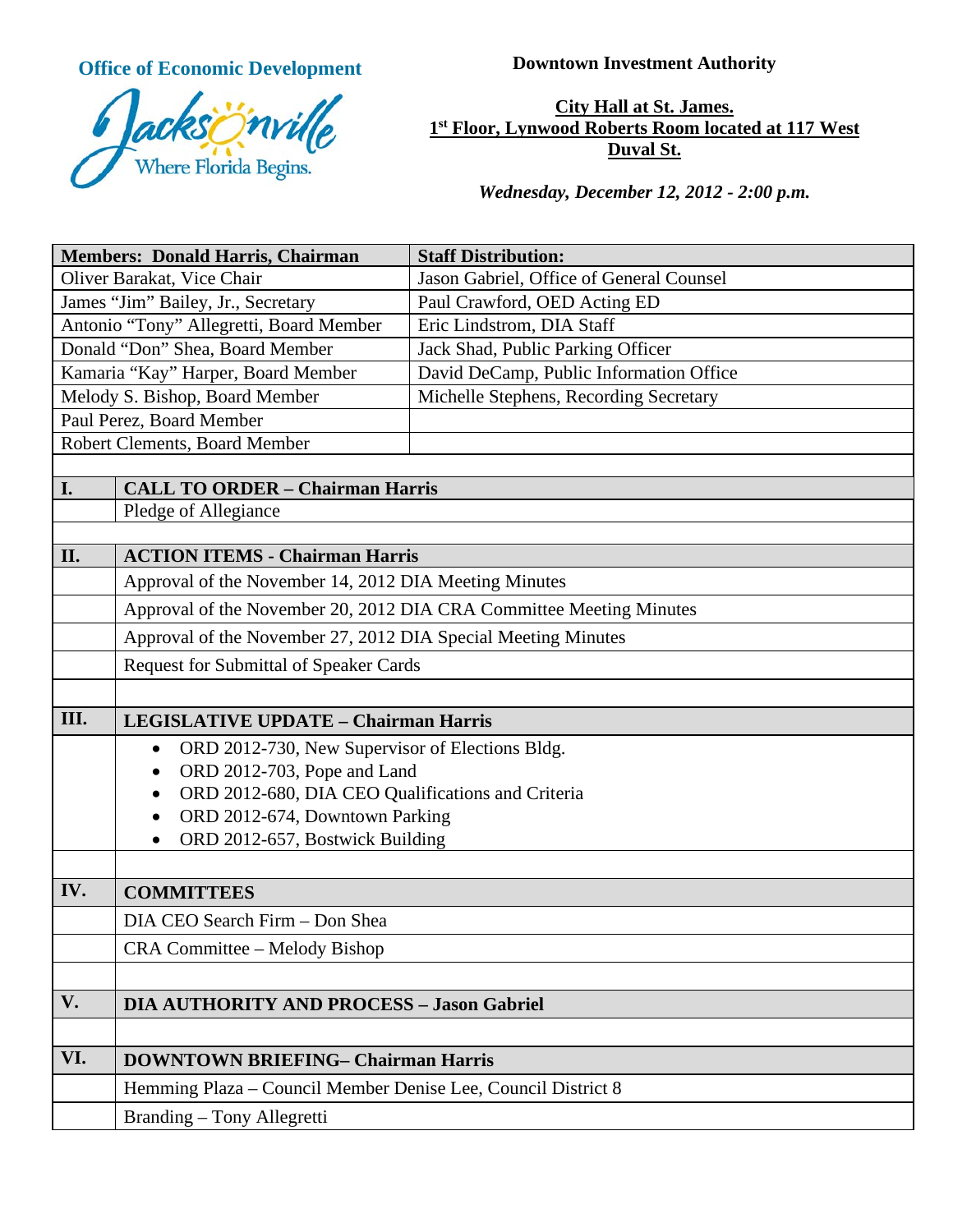| VII.  | <b>OLD BUSINESS - Chairman Harris</b>                                                                  |
|-------|--------------------------------------------------------------------------------------------------------|
|       |                                                                                                        |
| VIII. | <b>NEW BUSINESS – Chairman Harris</b>                                                                  |
|       |                                                                                                        |
| IX.   | <b>PUBLIC COMMENTS - Chairman Harris</b>                                                               |
|       |                                                                                                        |
| X.    | <b>ADJOURNMENT – Chairman Harris</b>                                                                   |
|       | Next Scheduled Meeting: Wednesday, January 12, 2012 at 2:00 pm – Ed Ball, 8 <sup>th</sup> Floor BR 851 |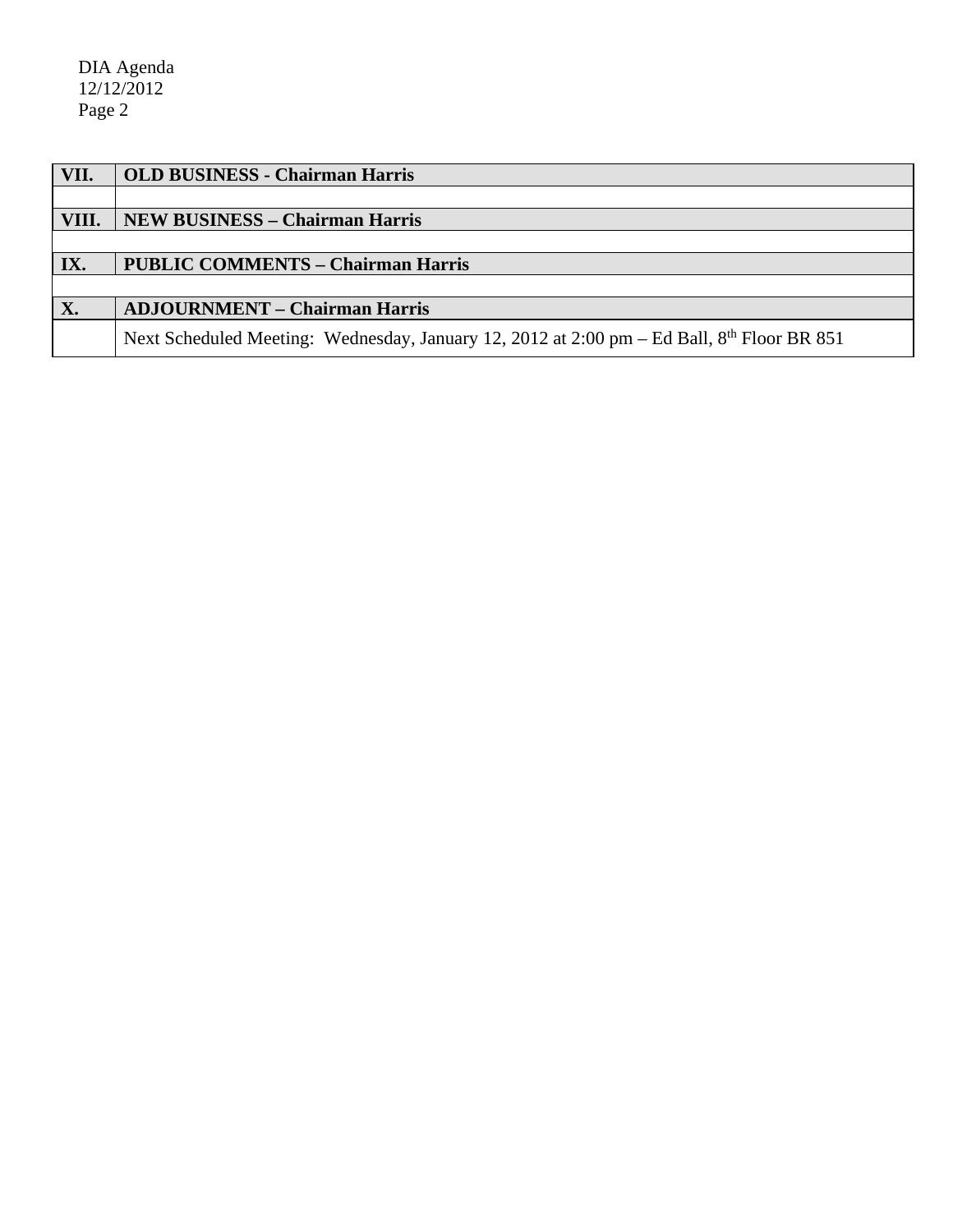**Office of Economic Development**



**Downtown Investment Authority**

**City Hall at St. James 117 West Duval St., Lynwood Roberts Room**

*Wednesday, December 12, 2012 – 2:00 p.m.*

## *MEETING MINUTES*

**Board Members Present:** Chairman D. Harris, T. Allegretti, D. Shea, J. Bailey, M. Bishop, O. Barakat, P. Perez, and R. Clements

**Board Members Not Present:** K. Harper

**Office of General Counsel:** Jason Gabriel

**Council Members Present:** E. Denise Lee, District 8; Don Redman, District 4; Lori Boyer, District 5

**Attendees:** Paul Crawford, OED Acting ED; Eric Lindstrom, DIA Staff; Karen Nasrallah, OED; Michelle Stephens, Recording Secretary; Jack Shad, Public Parking Officer; Chris Hand, Mayor's Administration

## **I. CALL TO ORDER**

Chairman Harris called the meeting to order at approximately 2:06 p.m. opening with the Pledge of Allegiance.

## **II. ACTION ITEMS**

## APPROVAL OF THE NOVEMBER 20, 2012 DIA CRA PLAN COMMITTEE MEETING MINUTES

Board Member M. Bishop, Chair of the CRA Plan Committee, commented that she had some revisions to the November 20, 2012 DIA CRA Plan Committee meeting minutes, adding that she was not sure if the Board would want to approve the minutes before the committee has had a chance to review them.

Mr. Gabriel responded that it can be done either way. Process wise, the committee can review and approve, adding that the full Board would want to approve the committee meeting minutes at a later date.

Chair Harris advised that the Board would not approve the DIA CRA Plan Committee meeting minutes until after the CRA Plan Committee has a chance to review them, recommending approval to the full Board at their next meeting.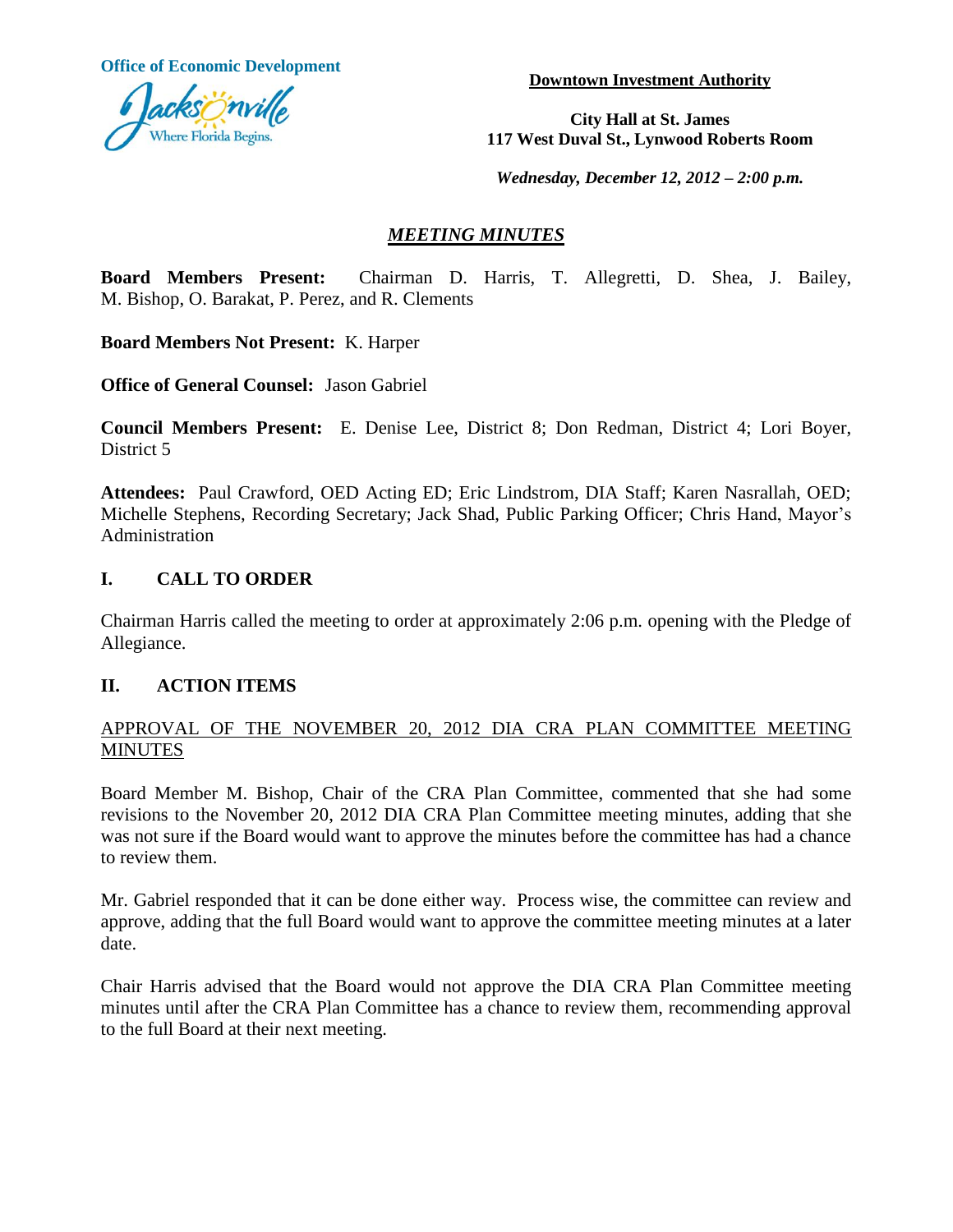#### APPROVAL OF THE NOVEMBER 14, DIA MEETING MINUTES

For clarification, Board Member Bishop made the following comments regarding the November 14, 2012 DIA meeting minutes:

- Referencing page four, last paragraph, commented that the DIA resolution would not keep the Pope and Land project from moving forward through the City Council process.
- For the record that the Board spoke about a couple of things that generally a number of people had concerns with, noting that while the DIA approved with a resolution they expressed some concern about being gated. (These comments are on record via the recording of the meeting).
- Referencing page five, second paragraph after the motion, explained that the BID includes both the Business Investment and Development Plan. and the CRA Plan), and should read (BID or CRA).

## **THE NOVEMBER 14, 2012 DIA MEETING MINUTES WERE APPROVED UNANIMOUSLY 8-0, AS NOTED AND AMENDED.**

#### APPROVAL OF THE NOVEMBER 27, 2012 DIA SPECIAL MEETING MINUTES

## **THE NOVEMBER 27, 2012 DIA SPECIAL MEETING MINUTES WERE APPROVED UNANIMOUSLY 8-0.**

## **HEMMING PLAZA**

Chair Harris welcomed and introduced Council Member Denise Lee, City Council representative for District 8 and Chair of the Ad Hoc Committee on Hemming Plaza, who introduced Council Member Don Redman, City Council representative for District 4 and member of the Ad Hoc Committee on Hemming Plaza. She noted that Council Vice President Bill Gulliford also served as a member of the Ad Hoc Committee on Hemming Plaza but was not able to attend today's meeting.

Council Member Lee congratulated members of the Downtown Investment Authority. She was present to make a short presentation on one of the most important city-owned investments of downtown (Hemming Plaza). She advised that in December 2011, former Council President Stephen Joost appointed an Ad Hoc Committee to look into issues concerning Hemming Plaza, noting that all interested parties were encouraged to participate. The committee began discussing what can be done to improve Hemming Plaza in the heart of downtown.

She noted the following:

- Studied all kinds of plans and heard from a lot of people
- Impressed with consistent show of public interest
- Much of what they have heard has been very disturbing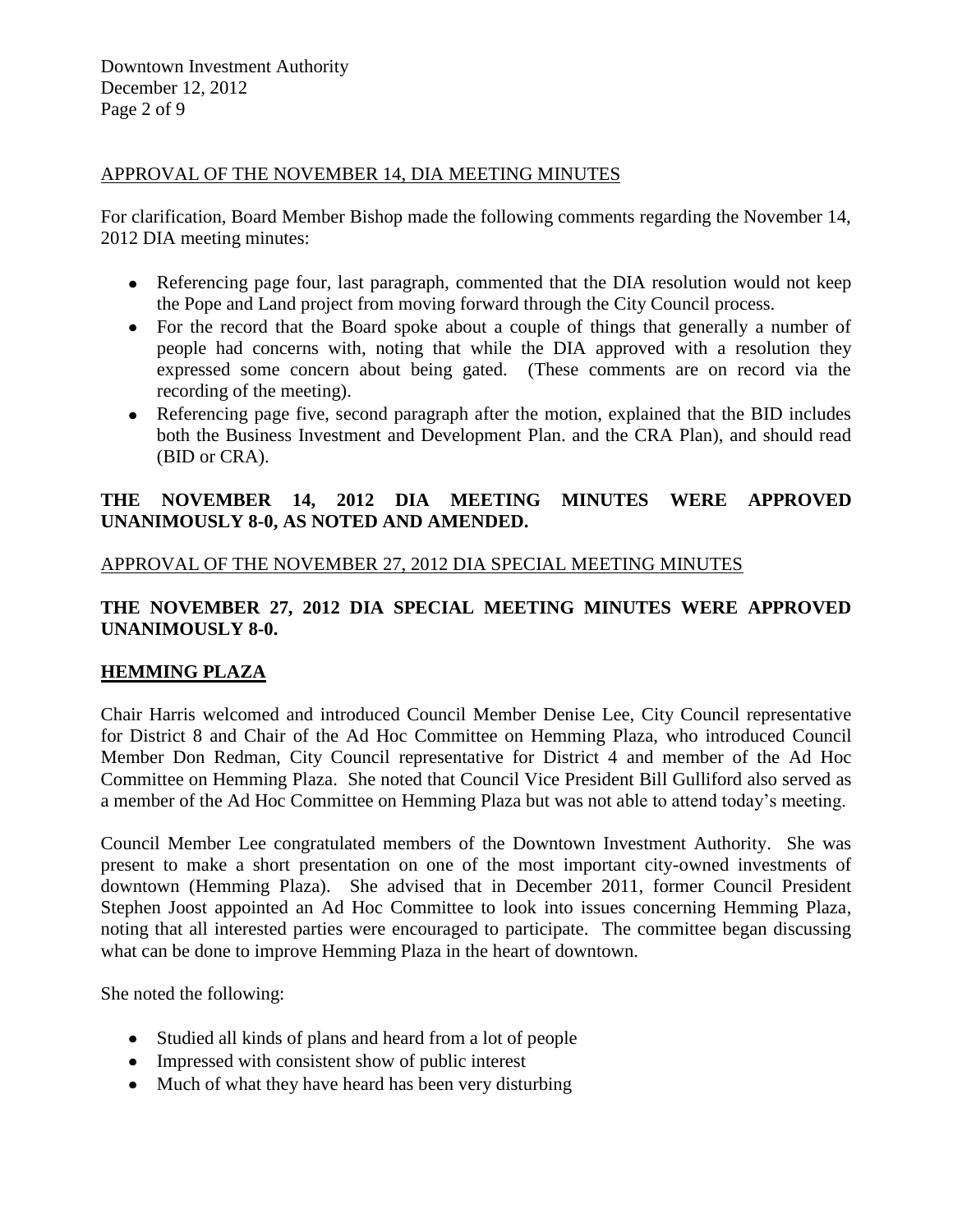Downtown Investment Authority December 12, 2012 Page 3 of 9

- Often, historic tours start at Hemming Plaza, but because of the negative environment in the plaza, teachers have asked her not to bring children to the plaza.
- MOCA is a tremendous amenity for downtown, but the director of the museum says the conditions in the plaza drive away visitors; museum stakeholders are concerned about being downtown in the vicinity of the plaza.
- Conditions at the plaza devalue the investment that has been made around it.
- Hemming plaza is a significant road block as we try to get more businesses to move downtown.
- Everyone agrees something needs to be done, but what that is and who is responsible for doing it are still undecided.
- All of the subcommittee work was complete before the DIA was created. Noted that if the DIA had existed two years ago, the discussions about Hemming Plaza would have started with the DIA.
- Hemming Plaza should be a DIA project and should decide how Hemming Plaza fits into the big picture of downtown. She suggested that the DIA take all of the information, study it and conduct their own review.
- Likes the idea of creating a new not-for-profit foundation that would be responsible for Hemming Plaza. The foundation would be responsible for creating a sense of neighborhood for the people who live and work downtown and treating Hemming Plaza like a welcoming front porch for visitors to our downtown government center. The foundation would be responsible for staging events, hiring vendors, and fronting the expenses and it would also keep all of the revenues generated to go back into the operation and promotion of the park though the foundation. Would be run similar to other successful parks around the country and compares to the way the Riverside Arts Market is run. Other groups such as churches and non-profits could use the plaza, but event booking would be scheduled and approved by the foundation.
- Suggested noting that she cannot speak for other members of City Council that if the DIA  $\bullet$ chose to follow the proposed plan or if they were to come up with another better idea, the members of City Council would be inclined to follow their lead and pass any legislation that may be needed.
- Prior to the DIA, the Ad Hoc Committee voted on a final recommendation which was to solicit for an RFI (Request for Information). The RFI is going out today. The Mayor's administration used the Ad Hoc Committee's findings to draft the RFI. In about 30 days we should have an idea of what groups want to participate as well as their vision for the future.
- Hemming Plaza is the gateway to City Hall. When approaching or departing City Hall, the first thing you see is Hemming Plaza. We can all work together to resolve this problem.
- Charge of the committee was to deal with the park not the people in the park.
- Prepared two Hemming Plaza notebooks on the work of the Ad Hoc Committee (one for Chair Harris and one for Board Member Bailey).

Council Member Redman advised that he has filed a resolution asking the Mayor to remove the tables and chairs from Hemming Plaza. He noted that the activity tolerated at Hemming Plaza is not tolerated in other city neighborhood parks emphasizing that downtown is also a neighborhood. He added that we have a state of the art library that is mainly attended by the same folks who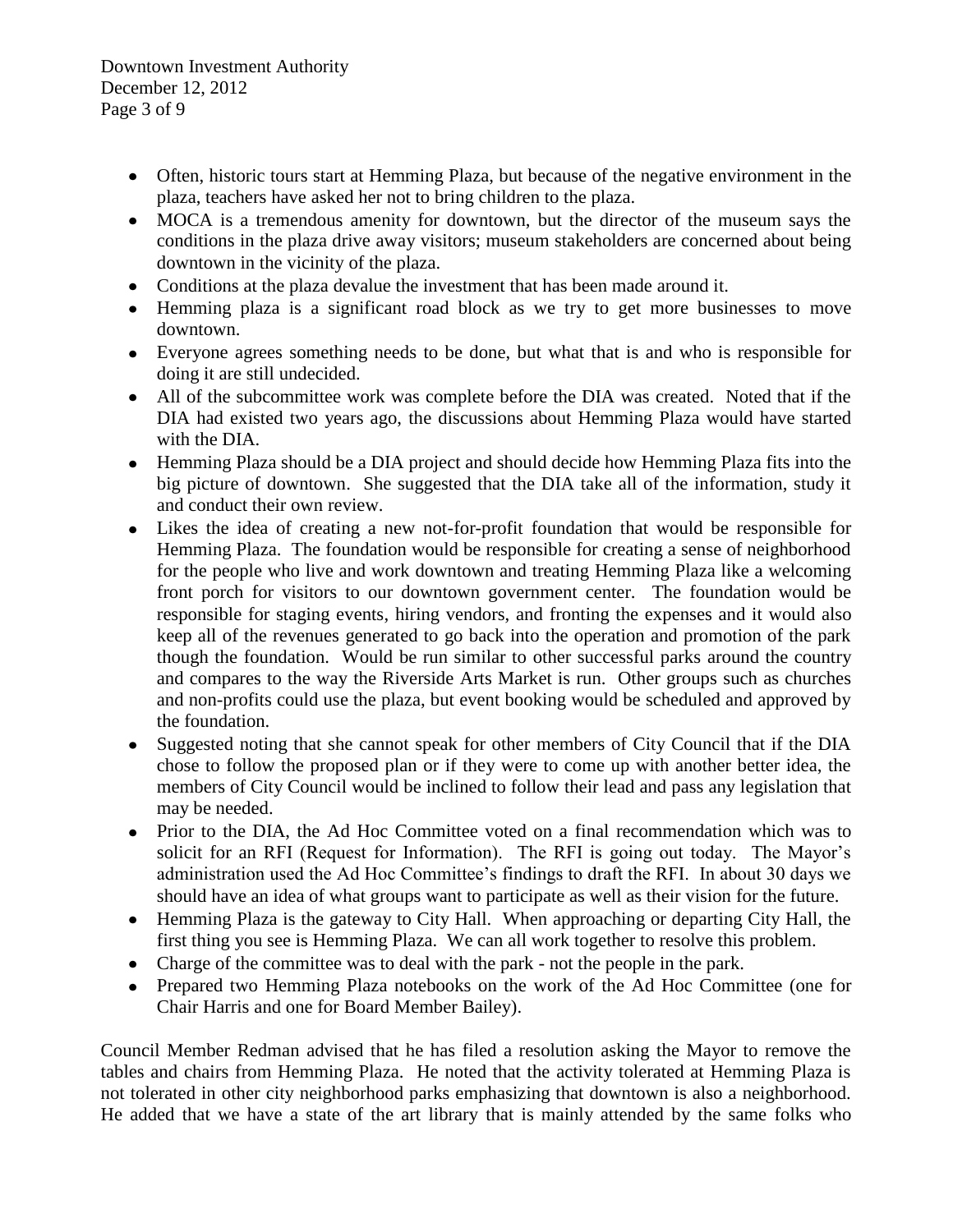congregate in Hemming Plaza and that most of the people choose to be there and live that way. He noted that he is willing to hold the legislation pending input, etc. from the DIA.

Ms. Stephens will distribute a copy of the Hemming Plaza Report provided by Council Member Lee to all DIA members.

Board Member Shea recommended that the DIA establish a Hemming Plaza subcommittee with Board member Bailey as chair since he was involved with the Ad Hoc Committee's work over the last year. He suggested that Board Member Bailey could review the information provided by Council Member Lee and report back at the January meeting about a strategy to move the idea forward about establishing a foundation, how to implement the plan, raise money, etc.

Chair Harris accepted a public comment from a member of the public (Steven Day with Day Capital Partners) regarding the Hemming Plaza Ad Hoc Committee and the Hemming Plaza report.

## **A MOTION WAS MADE BY BOARD MEMBER SHEA AND SECONDED BY BOARD MEMBER M. BISHOP ESTABLISHING A HEMMING PLAZA SUBCOMMITTEE OF THE DIA WITH BOARD MEMBER BAILEY SERVING AS CHAIR. THE MOTION PASSED UNANIMOUSLY 8-0.**

## **III. LEGISLATIVE UPDATE**

Mr. Crawford provided an update on the following legislation:

2012-732, Hemming Plaza

2012-703, Pope and Land (Brooklyn Neighborhood Redevelopment Project) – City Council approved the incentive package and development agreement December 11, 2012. The residential component of the development agreement still requires final approval by the DDRB. The commercial component has not received conceptual or final review/approval from the DDRB.

2012-674, Downtown Parking – City Council approved December 11, 2012. An amendment was made by Council Member Boyer that addressed some of the concerns of the DIA. The amendment requires that any changes to the rates or policy be reviewed by the DIA. Anything that the parking division will be bringing to the city with regards to rates will be brought to the DIA prior to City Council for action.

2012-680, DIA CEO Qualifications and Criteria – Deferred in City Council Committee meetings week of December 3. There was confusion with an amendment that was offered by the Council Auditor's Office, and minor concerns about the qualifications regarding the requirement for the types of degrees (educational criteria). Staff is meeting with Council Members to answer questions, etc. and the legislation should be approved at the January 8, 2013 City Council meeting.

2012-730, Supervisor of Elections Building – Legislation introduced by Council Member Yarborough regarding the location of the Supervisor of Elections Building being moved to the edge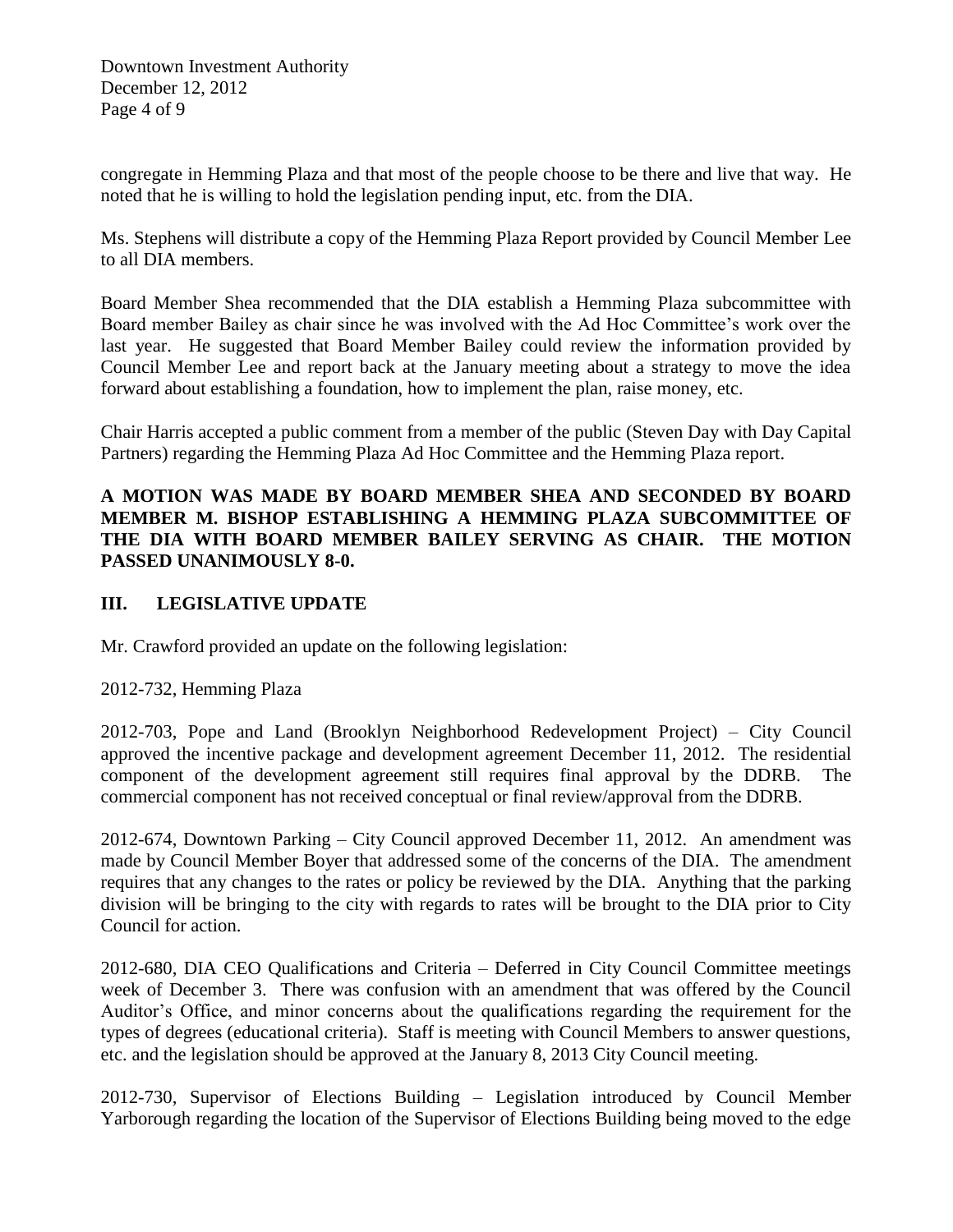Downtown Investment Authority December 12, 2012 Page 5 of 9

of Beaver and Union streets at a former project site (Sax Seafood). The site includes a considerable amount of land and partially built building at the gateway to downtown off of Union Street.

2012-657, Bostwick Building – The building is moving forward through City Council with regards to a historic designation that would allow for a number of alternatives related to the future funding of renovations to the building.

The following were relative comments from the Board:

Regarding 2012-674, wanted to confirm that parking is still under the OED at this point because the DIA does not have an executive director. Parking is a revenue source that the DIA is going to need and hopes that the DIA can look forward to going back to Council to get it put back on the DIA as soon as they have an executive director. Commented that for now the DIA serves in an advisory role. Concerned that they can take one building and change the price for one building.

Mr. Gabriel replied that moving parking under the DIA is a structural change and would need dialogue with the Administration, and Council. He added that downtown policy related matters such as rate changes would have to come before the DIA for an advisory recommendation.

- Regarding Pope and Land mentioned the name of the park for the development is being referred to as "Riverside Park." Feels very strongly that the name is inappropriate. We already have a Riverside Park that is more than 100 years old.
- Regarding 2012-730, commented that the Sax Seafood site has been identified as a possible site for a future Supervisor of Elections Office. Thought it has been a while since the site has been evaluated for whatever the best use is, adding that the Supervisor of Elections Office may be the best use. The news recently has mentioned failed past attempts. Suggested an RFP for the city-owned property should be considered.
- Important to note the property's location suggested that whatever is developed on the site should have some kind of iconic feature about it, adding that you can do exciting without being expensive.

**A MOTION WAS MADE BY BOARD MEMBER SHEA AND SECONDED BY BOARD MEMBER ALLEGRETTI RECOMMENDING THE ADMINISTRATION SEEK EVALUATION OF THE DEVELOPMENT POTENTIAL OF THE SAX PROPERTY LOCATED AT 816 UNION STREET WEST THROUGH A REQUEST FOR PROPOSALS (RFP) ADDING THAT ONE CONSIDERATION SHOULD BE THE GATEWAY LOCATION OF THE PROPERTY AND THE OPPORTUNITY TO DO SOMETHING ICONIC. THE MOTION PASSED UNANIMOUSLY 8-0.**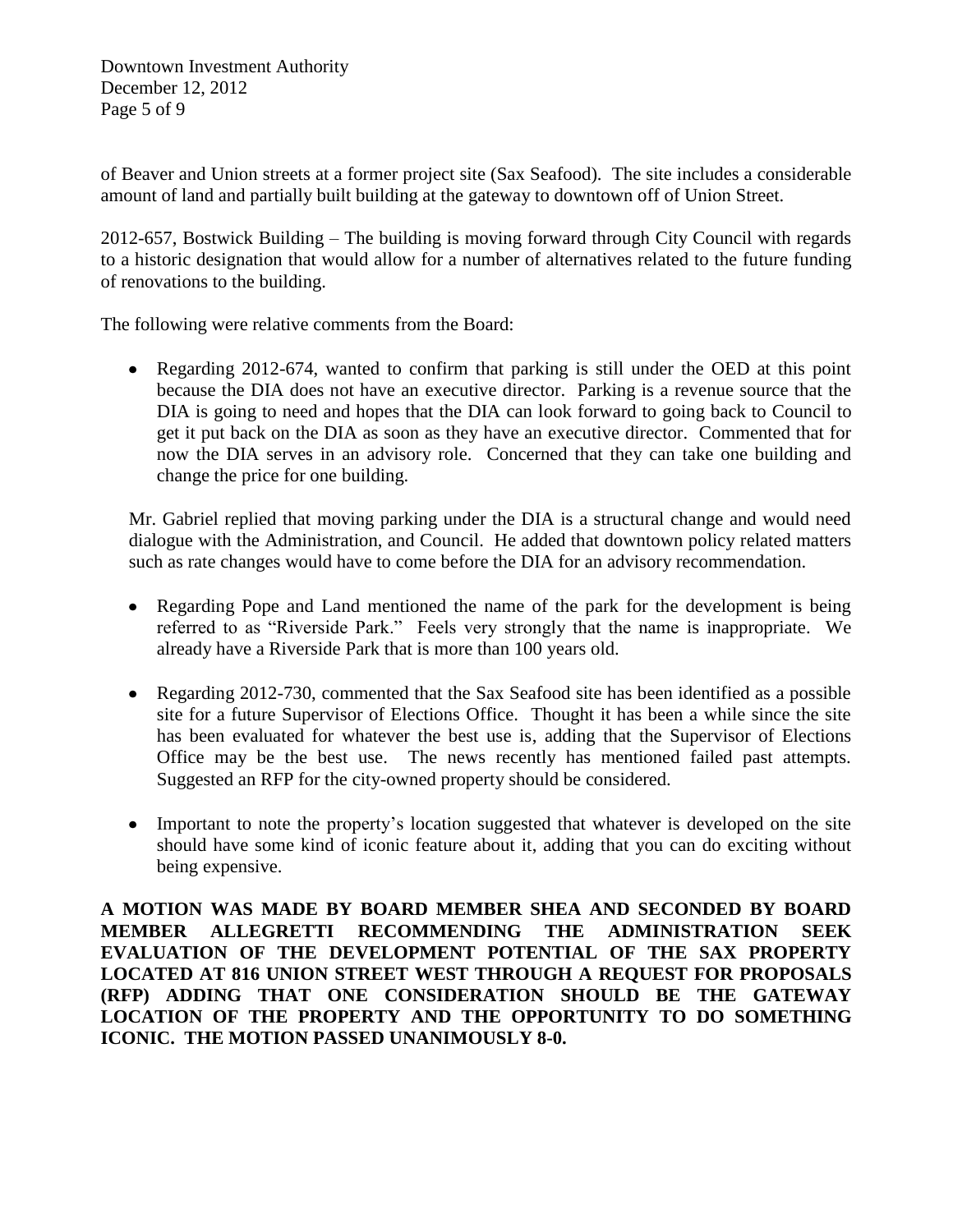Downtown Investment Authority December 12, 2012 Page 6 of 9

#### **IV. COMMITTEES**

#### DIA CEO SEARCH FIRM

Board Member Shea advised that they are moving forward on soliciting proposals for professional search consultants, adding that the City's Procurement Department has developed a draft which incorporates the criteria, qualifications, etc. previously approved by the DIA. The RFP should be going out in the next few days and with the 21 day turn around we should have responses by January 20. Then we will know how many firms are interested and we should be able to engage a firm to conduct the search, looking at a few months (April) before we have an executive director on board.

#### CRA PLAN COMMITTEE

Board Member M. Bishop advised that they had a pre committee meeting on November 20, 2012. The intent was for them to wrap their hands around what kinds of things they would need to take up at the first meeting. The Board was provided with a three page "Redevelopment Plan Committee Proposed Initial Meeting Agenda/Task(s)" document prepared by Board Member M. Bishop. She suggested that all DIA members attend the first meeting; emphasizing the importance of the committee adding that with all the pieces there may be a need for sub-committees down the road.

Board Member Bishop suggested either Wednesday, December 19 or Thursday, December 20, 2012 for the next meeting. Ms. Stephens will poll the Board for the best day that works for the majority. She added that at the next meeting they also plan to begin to identify who the stakeholders are going to be because she thinks there will need to be some very strong sub committees that will include stakeholders in addition to the DIA.

Board Member Barakat provided a brief overview of JAX 2025, encouraging all present to participate in the process by taking the community survey.

Board Member Perez reaffirmed that the initial committee meeting will be important to see what we already have, and set the ground work for discussion encouraging full Board participation.

Chairman Harris suggested the engagement of professional services through the Procurement Department's RFP process to assist the DIA with the development of the plan.

Mr. Crawford responded that he thought it was premature to decide that until the CRA Plan Committee figures out what their wants and desires are and their direction, and then he can define what that scope is and whether we have the resources in house or need to seek outside assistance.

Board Member M. Bishop commented that the subject is one of the items they want to accomplish at the next CRA Plan Committee meeting.

Board Member Shea departed the meeting.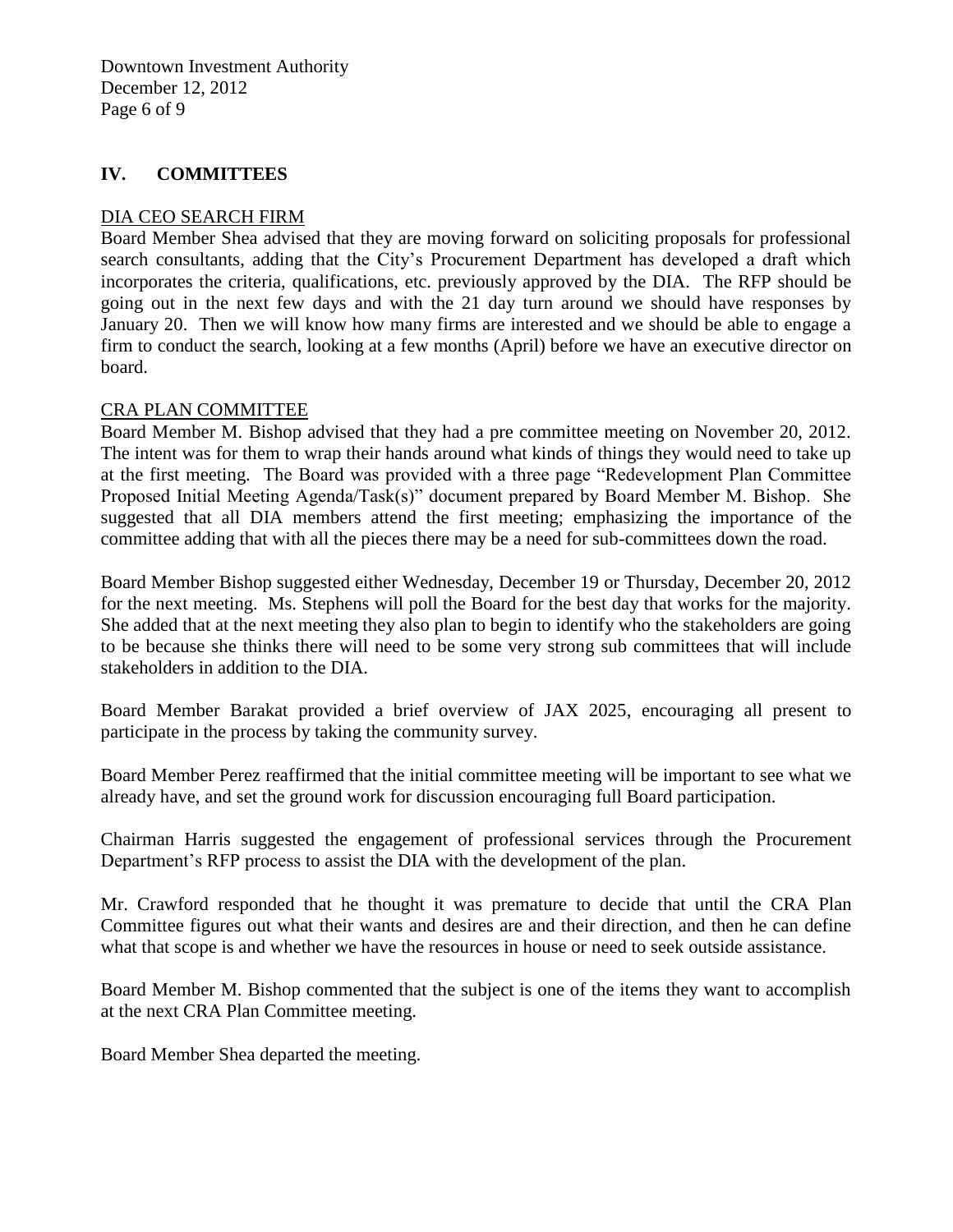Downtown Investment Authority December 12, 2012 Page 7 of 9

## **V. DIA AUTHORITY AND PROCESS**

Mr. Gabriel provided an overview of Ordinance 2012-364-E, enacted by City Council August 15, 2012, that established the Downtown Investment Authority (summary of powers and duties) along with a copy of the downtown overlay zone map (both of which were previously provided to all Board members).

The following were relative comments from the Board:

Board Member M. Bishop mentioned that the various plans that are in the legislation includes the East.

Mr. Gabriel concurred that there are an East and a West, adding that they were combined in 2000 (Ordinance 2000-1078). That was a comprehensive CRA ordinance at the time. Mr. Gabriel offered to provide the Board with a copy of ORD 2000-1078. He referenced Chapter 500 of the Ordinance Code. Those two areas were codified for all practical purposes as the Northbank. There are two Northbank Plans and one Southbank Plan.

Referencing ORD 2012-364-E, Section 55.308, (b) (7), Mr. Gabriel commented that per the statute (Chapter 122, Part 4, Subpart A), when a plan is approved, CRA's throughout the state depending on how they have been created have the power to acquire property, if that power has been delegated. In our case the power has been delegated, but subject to our current Ordinance Code, which means up to a certain monetary threshold you can acquire property and above that threshold you need City Council approval. The two thresholds are \$100,000 and above require City Council action and \$25,000 and above require City Council action, adding that he needs to verify if that is acquiring or selling. He believes you can acquire up to \$100,000 with the Board and Administration but after that Council approval is required and \$25,000 being the other threshold that would be for selling, adding that he will confirm.

Board Member M. Bishop asked if that was the value. Using as an example if someone decided to donate the Florida Theatre building, can you take into consideration the value as being x, or because we have not paid anything for it asked if it would or wouldn't fall under those rules.

Mr. Gabriel commented that from his perspective two important elements of the powers and duties of the DIA are the hiring of a CEO to be the policy and legislative administrating function that the Board will provide, and the comprehensive CRA Plan itself that is an important undertaking because it is going to be the constitution, a plan for downtown. Will want to have a visionary approach to the plan with a balance between being proactive, also recognizing that over time certain things happen that require amendments. He commented that when going through the legislation process with City Council, there was an understanding that the plan would be a big undertaking and time consuming, but also that it would be forthcoming. There will be some eagerness from the Council at some point on the progress of the plan.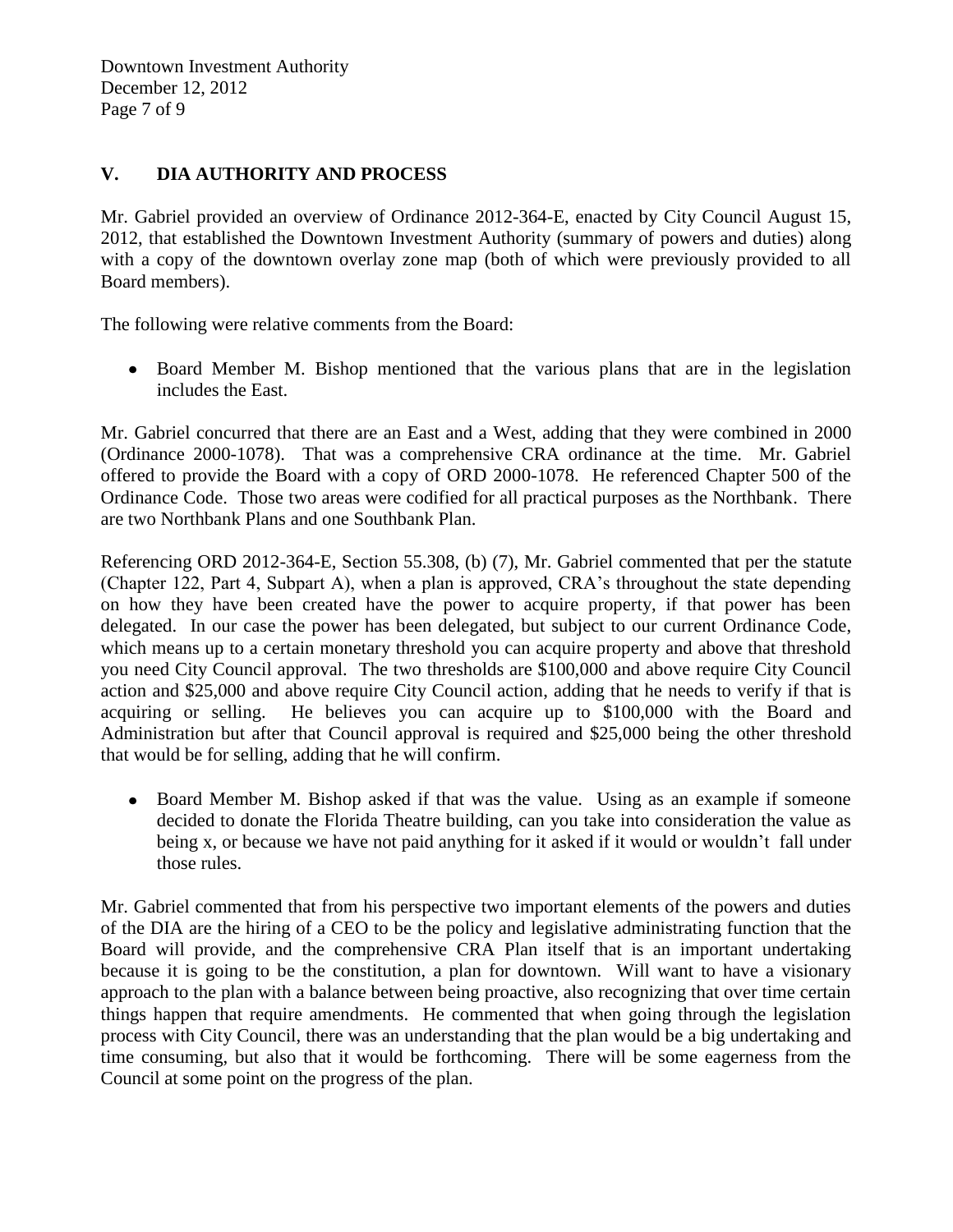Downtown Investment Authority December 12, 2012 Page 8 of 9

Mr. Gabriel ended with providing a summary of meeting processes as far as discussion, making a motion, etc.

- Verifying the DIA's relationship with the DDRB, asked using as an example if a developer was proposing a 20-story office tower downtown the DDRB would have their review, design procedures, etc. but if the developer was not asking for any incentives the project would not come before the DIA. Mr. Gabriel confirmed.
- Requested a mechanism be established so that the two authorities were linked. Staff suggested that the DIA could be added to the distribution of the DDRB agenda and the DDRB could be added to the distribution of the DIA's agenda and then members of each respective board could decide if there was an item of interest on a particular meeting agenda and attend. It was noted that if a board member chose to attend a meeting and make comments those comments would be based on their personal opinion and not representative of their respective Board's opinion unless in advance it was agreed by the Board that a member would attend and voice an opinion on behalf of the Board. It was also noted that when the respective board is copied on the agenda, the agenda includes a copy of the previous meeting minutes.

In an effort to prioritize the first year, Chair Harris commented that the Board needs to find a focus of the most important things it needs to accomplish the first year. He asked all Board members to email Michelle, Paul, or Jason their respective priorities that the DIA needs to focus on and accomplish the first year for discussion at the January DIA meeting.

Board Member Bailey suggested in the interim of a CEO for the DIA being hired, the Board could establish and conduct publicly noticed, but informal informational type meetings on downtown related issues. He also suggested that the date of the DIA meetings be moved from the day after a Council meeting to the week before a Council meeting because the DIA is getting things that go before Council 24 hours after it goes to Council and they have to react on it and it sits for three weeks before it goes back to Council. He suggested that the DIA should meet one week before Council so they have time to discuss issues and come back with a reasonable recommendation.

Board Member Perez left the meeting at approximately 3:44 p.m.

# **VI. DOWNTOWN BRIEFING**

Board Member Allegretti provided an update, overview and highlights of the Downtown Marketing Collaborative (DMC). He also reviewed a survey that he will provide the link to in addition to today's presentation.

# **VII. OLD BUSINESS**

- A request was made for the status of the Southbank Riverwalk (Mr. Crawford will provide at the January DIA meeting).
- Requested that the DIA be made aware of the next Courthouse Oversight meeting.